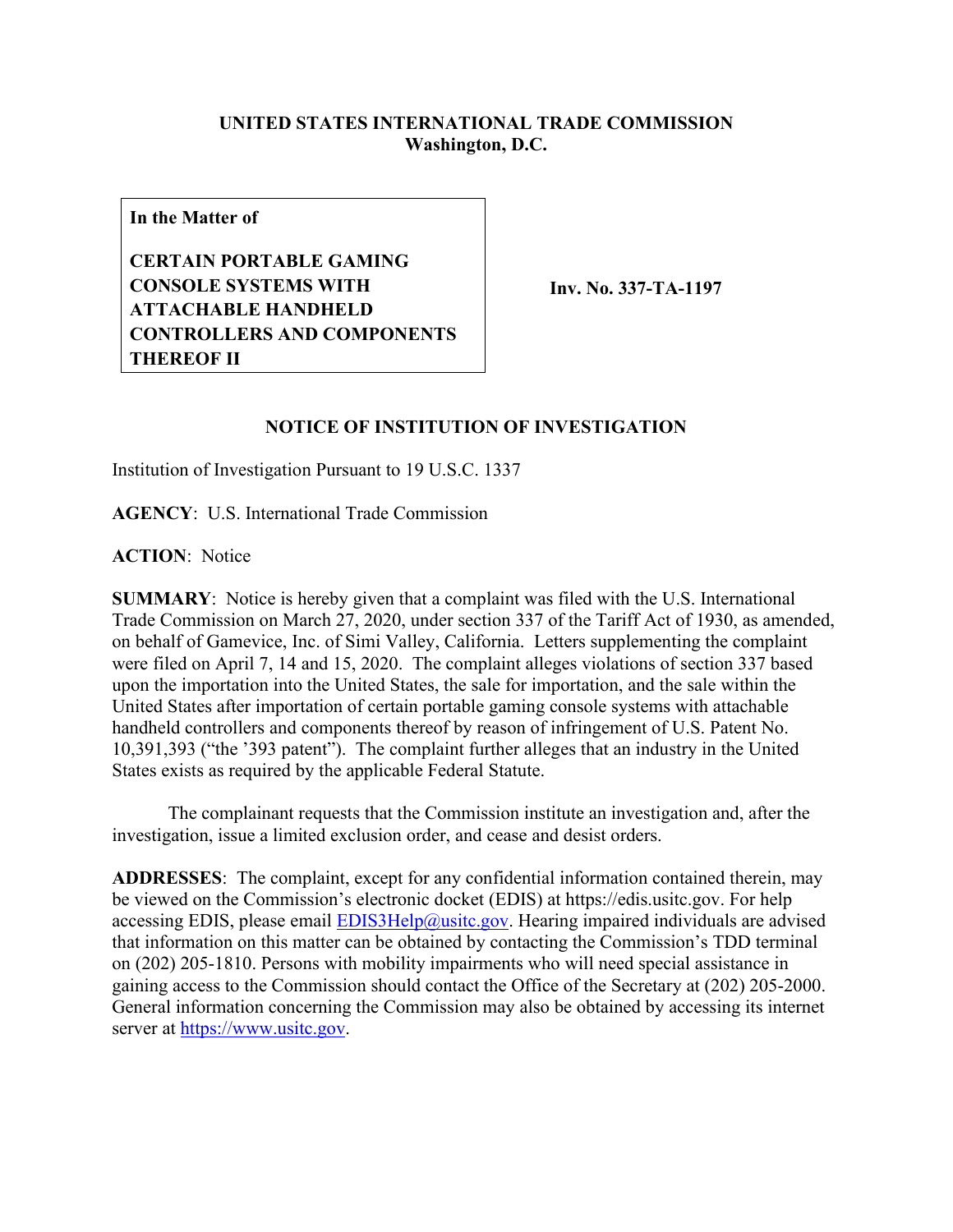**FOR FURTHER INFORMATION CONTACT**: Pathenia Proctor, Office of Unfair Import Investigations, U.S. International Trade Commission, telephone (202) 205-2560.

## **SUPPLEMENTARY INFORMATION**:

**AUTHORITY**: The authority for institution of this investigation is contained in section 337 of the Tariff Act of 1930, as amended, 19 U.S.C. 1337, and in section 210.10 of the Commission's Rules of Practice and Procedure, 19 C.F.R. 210.10 (2019).

**SCOPE OF INVESTIGATION**: Having considered the complaint, the U.S. International Trade Commission, on April 28, 2020, **ORDERED THAT** –

(1) Pursuant to subsection (b) of section 337 of the Tariff Act of 1930, as amended, an investigation be instituted to determine whether there is a violation of subsection (a)(1)(B) of section 337 in the importation into the United States, the sale for importation, or the sale within the United States after importation of certain products identified in paragraph (2) by reason of infringement of one or more of claims 1-4, 6-8, and 12-18 of the '393 patent; and whether an industry in the United States exists as required by subsection (a)(2) of section 337;

(2) Pursuant to section 210.10(b)(1) of the Commission's Rules of Practice and Procedure, 19 C.F.R. 210.10(b)(1), the plain language description of the accused products or category of accused products, which defines the scope of the investigation, is "handheld gaming consoles, game controllers, and mechanical components supporting the consoles and controllers";

(3) For the purpose of the investigation so instituted, the following are hereby named as parties upon which this notice of investigation shall be served:

(a) The complainant is:

Gamevice, Inc. 685 Cochran St., Suite 200 Simi Valley, CA 93065

(b) The respondents are the following entities alleged to be in violation of section 337, and are the parties upon which the complaint is to be served:

> Nintendo Co., Ltd. 11-1 Hokotate-cho, Kamitoba, Minami-ku Kyoto, JAPAN 601-8501

Nintendo of America, Inc. 4600 150th Avenue NE Redmond, WA 98052